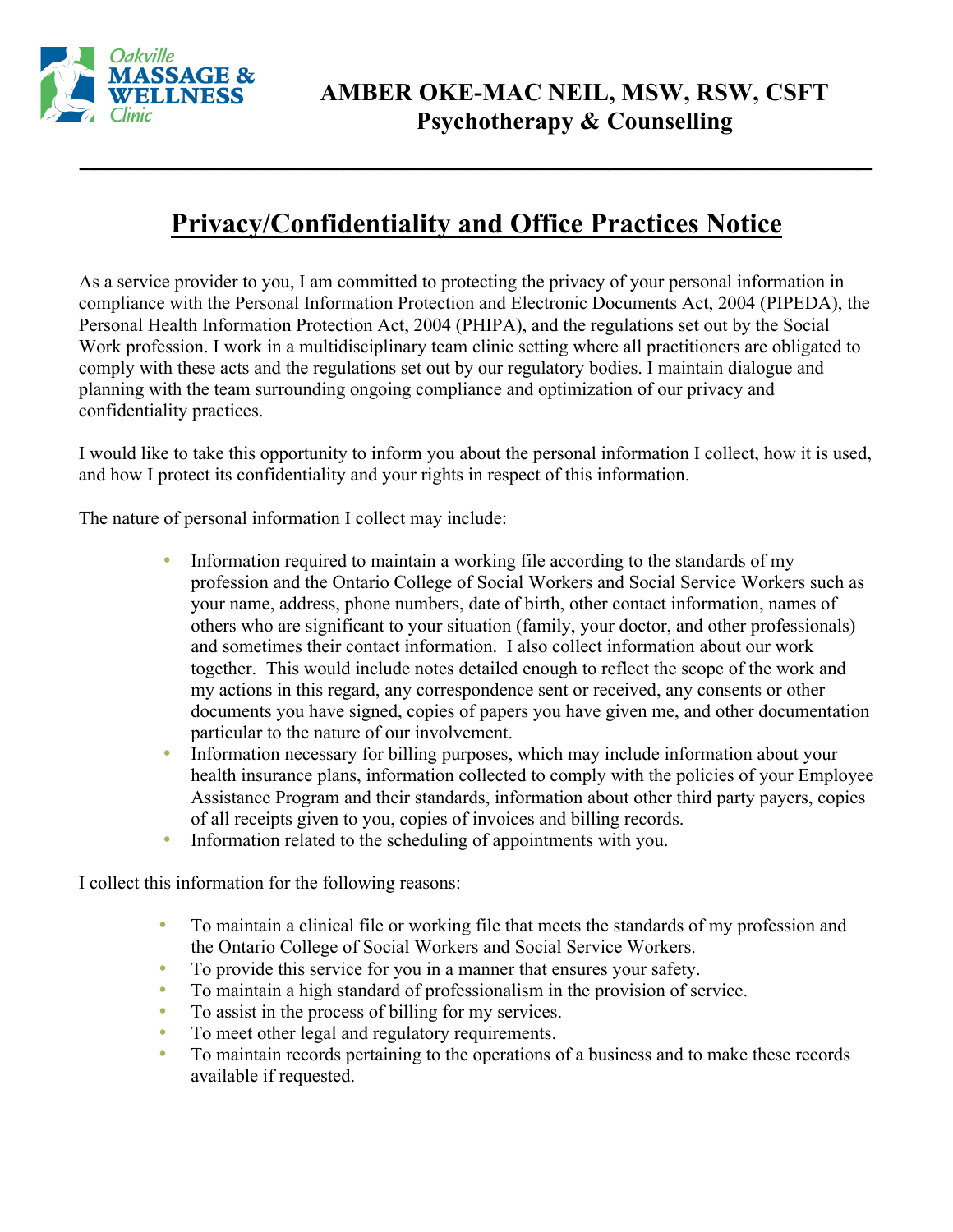*There will be times when I ask you if I may speak with others about you and your situation. There will be times when you will ask me to do this as well.* On these occasions, I will always discuss this informationsharing with you and we will look at the benefits and consequences of speaking to others about your situation. I would then ask for *your informed, written consent* for me to share your information. *These practices would also apply if you wish to be referred to another practitioner in the OMWC clinic.* As part of my accountability to provision of services, there are times when I consult with a Therapist Supervisor for the purposes of reflection and therapeutic skill development. Any consultation surrounding your case would be done without revealing any identifying information about you.

*There may be occasions when I must share information about you or your situation without your consent. These situations are very exceptional but may include the following:*

- *If I have any information about abuse or risk of abuse of a child then I must report this to the proper authority.*
- *If I have a concern about any risk that you may do harm to yourself or harm to another person then I must take action to ensure your safety or the safety of others.*
- *If I am required by law to release information such as receiving a subpoena to court.*
- *If I must report a colleague to the Ontario College of Social Workers and Social Service Workers.*
- *If I must defend myself against a complaint filed with the Ontario College of Social Workers and Social Service Workers or any other court action.*

I make every attempt to safeguard your personal information. I would like you to know the following:

- Your file contains all the personal information about you and your situation including copies of billing information such as receipts and electronic payments. Files are stored in my own drawer of a lockable filing cabinet in a secure area. The reception and waiting room area are locked at all times when the Receptionist is not at the desk. Receptionist access to your file is for scheduling and billing purposes only, and I keep this part of the file clearly indicated in a separate folder.
- OMWC policy is that other practitioners do not access your file or contact you unless you have indicated written consent for them to become involved in your care.
- A computer system that is password protected for each practitioner is used for scheduling clients and contains only your name, contact information and appointment times. If I prepare a document about you on the computer it may, on occasion, be stored on a removable storage device and kept in your file. I have a separate OMWC email account that is password protected if you choose to communicate with me by email.
- Your file is maintained according to regulations set by my profession and the Ontario College of Social Workers and Social Service Workers and in accordance with other legal requirements.
- When information about you is no longer required, it is cross-cut shredded and disposed of by me.
- In the event of incapacity or death, a designated social worker would have some access to your information in order to assist you in a transfer to another therapist or to maintain the file according to legal and regulatory standards. This social worker would also be a member of the Ontario College of Social Workers and Social Service Workers and would be obligated to provide all services to the same standard that I would.